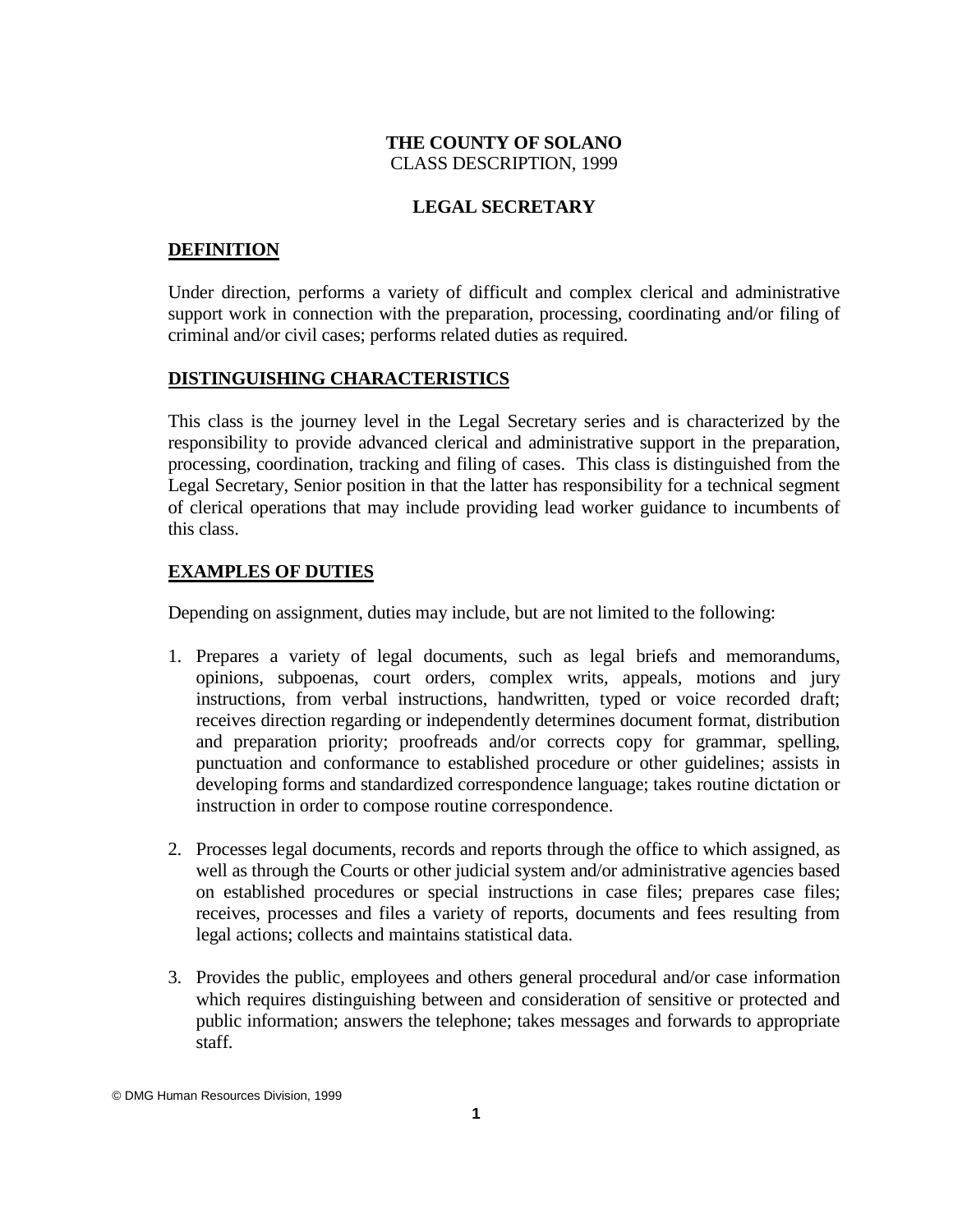### **LEGAL SECRETARY**

- 4. Coordinates the preparation of files for attorneys; pulls files for cases scheduled for court and ensures that all needed documents are included; maintains correct status of court calendars; may accompany attorneys to meetings; assists with routine legal research.
- 5. Maintains files and record-keeping systems; sorts and stores information based on alpha, numeric, content or other classification method; searches for and retrieves information stored in manual and/or automated systems; purges files in accordance with established procedure.
- 6. Maintains records and workload statistics; prepares work unit reports; may participate and assist in review and implementation of new office procedures.
- 7. Handles evidence, such as photos, video tapes, and audio tapes, properly and by procedure; processes rejected cases; photocopies documents; files and shreds rejected reports.
- 8. Screens phone and office callers; takes and relays inquiries and messages; evaluates informational needs of callers; answers questions; directs people or transfers calls to appropriate parties or offices; calls people and other County departments to request, update or verify information.

# **QUALIFICATION GUIDELINES**

# EDUCATION AND/OR EXPERIENCE

High school diploma or GED; supplemented by one (1) year of full-time work experience in preparing and processing legal documents, preferably for a governmental agency, including six (6) months experience in a legal secretary capacity that demonstrates possession of and competency in the requisite knowledge and abilities.

# KNOWLEDGE/ABILITIES

Working knowledge of general office practices and procedures; legal terminology, procedures and processes applicable to the office to which assigned; clerical work methods and techniques; legal and general record-keeping systems; file maintenance methods; technical reference materials; specialized typing formats and legal documents used in the areas of assignment; grammar, spelling and punctuation; office equipment operation; forms and formatting techniques; standard correspondence composition practices.

© DMG Human Resources Division, 1999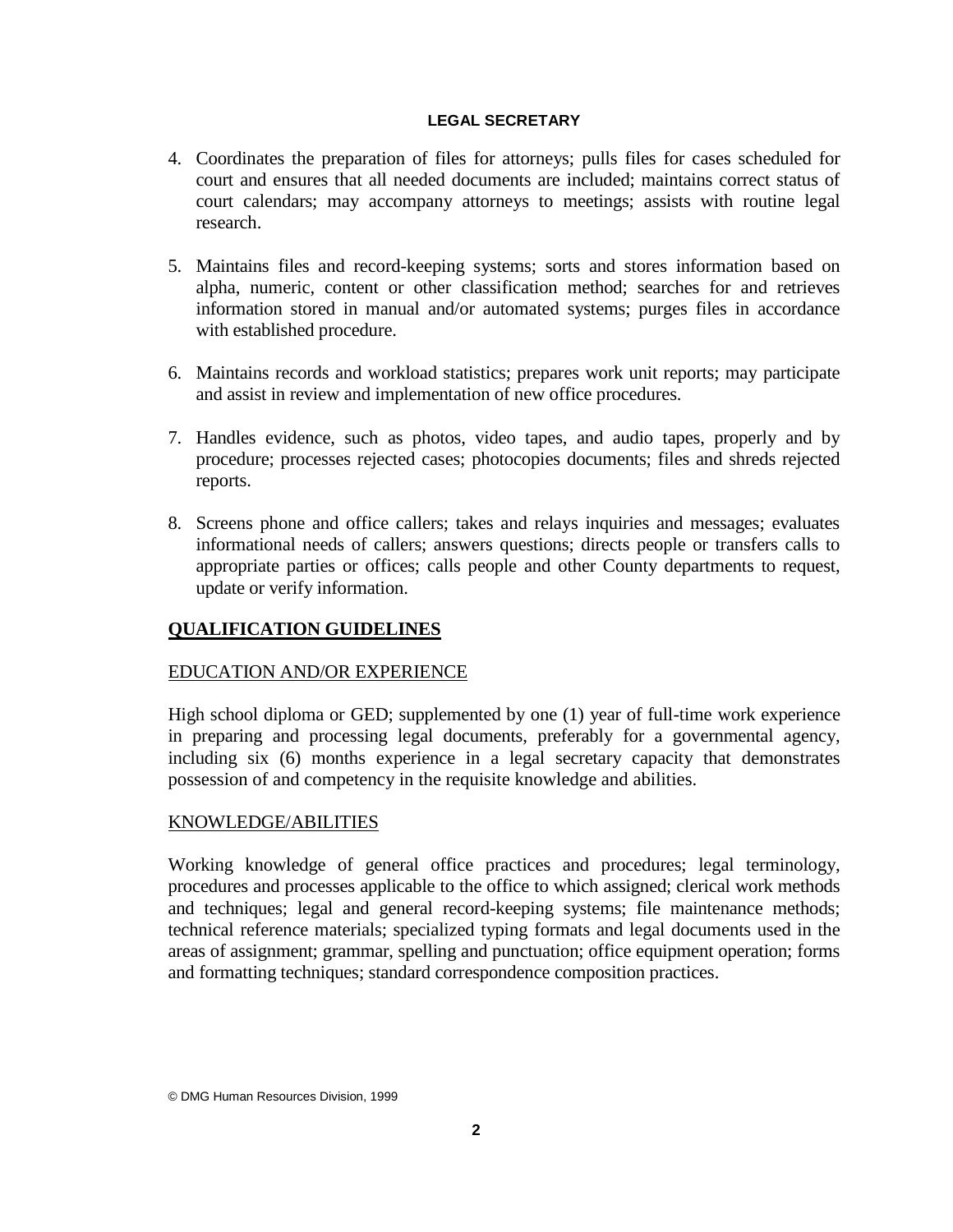#### **LEGAL SECRETARY**

Ability to understand, interpret and apply laws, regulations, policies and procedures governing clerical processing operations; prepare final documents from handwritten, typed and voice recorded draft; format specialized documents; determine proper routine wording and phrases; research regulations, citations, case status, procedures and information from technical resource materials; prepare routine procedural documents outlining work methods; perform clerical activities in support of legal processes and/or services; evaluate unusual circumstances and resolve through the application of legal and standard operating procedures; perform routine legal research; communicate effectively both verbally and in writing with people of diverse socio-economic backgrounds and temperaments; maintain accurate records and document actions taken; organize and prioritize work assignments; make routine arithmetical calculations; discover and correct errors in arithmetical computation, grammar, spelling and punctuation; maintain confidentiality of information; recognize and respect limit of authority and responsibility; demonstrate tact and diplomacy; establish and maintain cooperative working relationships.

### SPECIAL REQUIREMENTS

None.

### SUPPLEMENTAL INFORMATION

Recruiting requirements may be set to test transcription speed, however, these skills are not the primary areas to be measured in the selection process.

Positions allocated to this class may require bilingual skills.

# **ADA COMPLIANCE**

**Physical Ability**: Tasks involve the ability to exert light physical effort in sedentary to light work, but which may involve some lifting, carrying, pushing and/or pulling of objects and materials of light weight (5-10 pounds). Tasks may involve extended periods of time at a keyboard or work station.

**Sensory Requirements**: Some tasks require visual perception and discrimination. Some tasks require oral communications ability.

**Environmental Factors**: Tasks are regularly performed without exposure to adverse environmental conditions, such as dirt, dust, pollen, odors, wetness, humidity, rain, fumes, temperature and noise extremes, machinery, vibrations, electric currents, traffic hazards, toxic agents, violence, disease, or pathogenic substances.

© DMG Human Resources Division, 1999